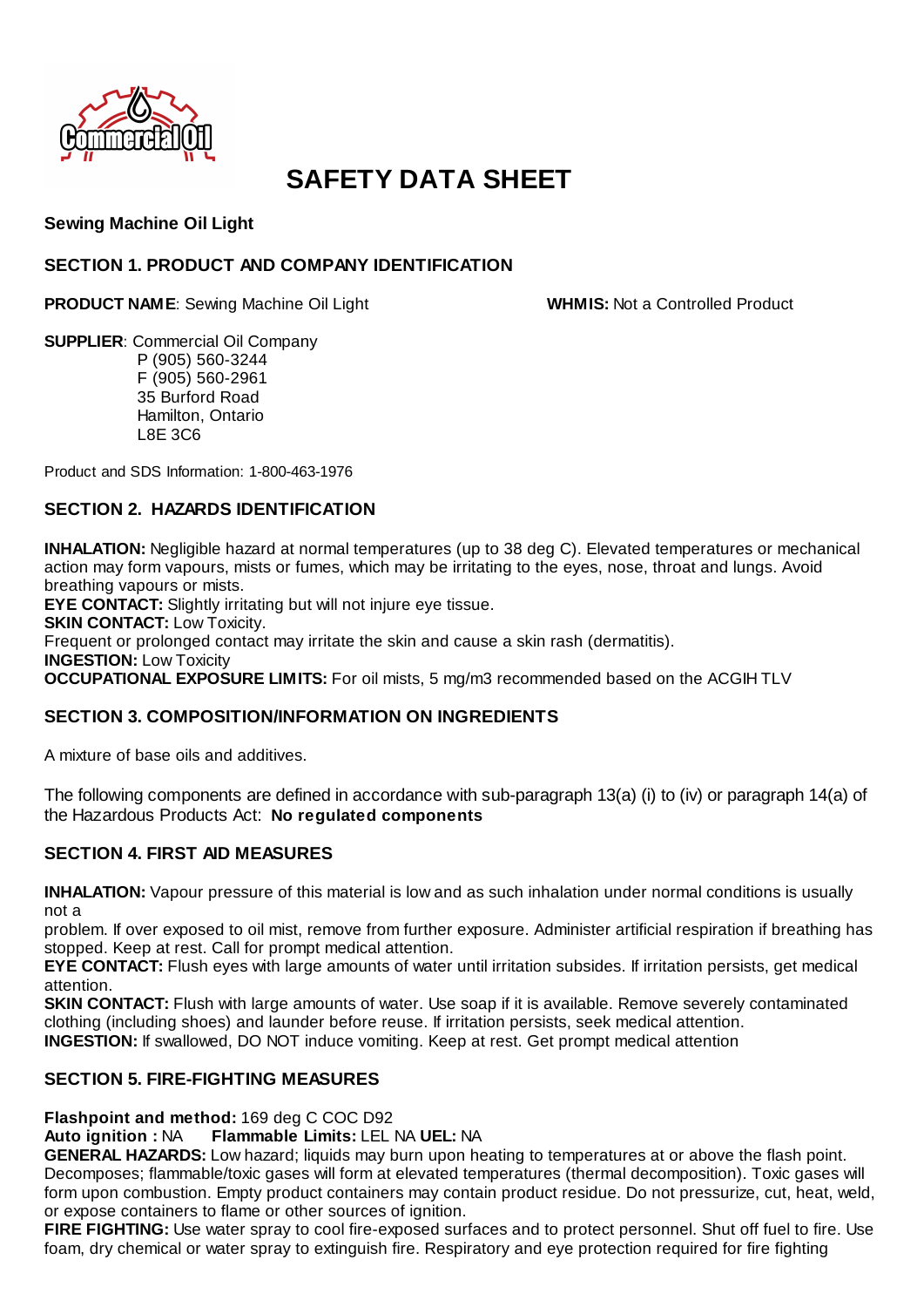personnel. Avoid spraying water directly into storage containers due to danger of boil over. A self-contained breathing apparatus (SCBA) should be used for all indoor fires and any significant outdoor fires. For small outdoor fires, which may easily be extinguished with a portable fire extinguisher, use of an SCBA may not be required.

**HAZARDOUS COMBUSTIBLE PRODUCTS:** Smoke, carbon monoxide and dioxide and traces of oxides of sulphur.

## **SECTION 6. ACCIDENTAL RELEASE MEASURES**

**NOTIFICATION PROCEDURES**: Report spills as required to appropriate Provincial and Federal authorities. In particular, immediate reporting is required for all spills that could reach any waterway, including wetlands and intermittent dry creeks.

**LAND SPILL:** Eliminate source of ignition. Keep public away. Prevent additional discharge of material; if possible do

so without hazard. Prevent spills from entering sewer watercourses or low areas. Contain spilled liquid with sand or earth. Recover by pumping or using a suitable absorbent. Consult an expert on disposal of recovered material. Ensure disposal in compliance with government requirements and ensure conformity to local disposal regulations. Notify the appropriate authorities immediately. Take all additional action necessary to prevent and remedy the adverse affects of the spill.

**WATER SPILL:** Remove from surface by skimming or with suitable absorbents. If allowed by local authorities and environmental agencies, sinking and/or suitable dispersants may be used in unconfined waters. Consult an expert on

disposal of recovered material. Ensure disposal in compliance with government requirements and ensure conformity to local disposal regulations. Notify the appropriate authorities immediately. Take all action necessary to prevent and

remedy the adverse affects of the spill.

#### **PERSONAL PRECAUTIONS: See Section 8**

#### **SECTION 7. HANDLING AND STORAGE**

**HANDLING STORAGE AND SHIPPING:** Keep containers closed. Handle and open containers with care. Store in a cool, well-ventilated place away from incompatible materials. Do not handle or store near an open flame, sources of heat, or sources of ignition.

### **SECTION 8. EXPOSURE CONTROLS/PERSONAL PROTECTION**

**PERSONAL PROTECTION:** The selection of personal protective equipment varies depending upon conditions of use. Where prolonged and/or repeated skin and eye contact is likely to occur, wear safety glasses with side shields, long sleeves, and chemical resistant gloves. Where eye contact is unlikely, but may occur as a result of short and/or periodic exposures, wear safety glasses with side shields. Where concentrations in air may exceed the occupational exposure limits given in Section 4 and where engineering work practices or other means of exposure reduction are not adequate, approved respirators may be necessary to prevent overexposure by inhalation.

**SKIN PROTECTION:** No special equipment required. However, good personal hygiene practices should always be followed.

**EXPOSURE LIMITS:** This product does not contain any components which have recognized exposure limits. However, an exposure limit of 5.00 mg/m3 is suggested for oil mist.

## **SECTION 9. PHYSICAL AND CHEMICAL PROPERTIES**

**Physical State: Liquid Evaporation Rate: <.1-2** Viscosity: 22.1 cSt at 40°C<br>Density. kg/m3: 866 @ 15°C<br>**Pour Point: Appearance: Clea <.1-2**

Appearance: Clear, pale amber liquid (ASTM)

### **SECTION 10. STABILITY AND REACTIVITY**

**STABILITY:** This product is stable. Hazardous polymerization will not occur. **INCOMPATIBLE MATERIALS AND CONDITIONS TO AVOID:** Strong oxidizing agents. **HAZARDOUS DECOMPOSITION:** Fumes, smoke, carbon monoxide, sulphur oxides if incomplete combustion.